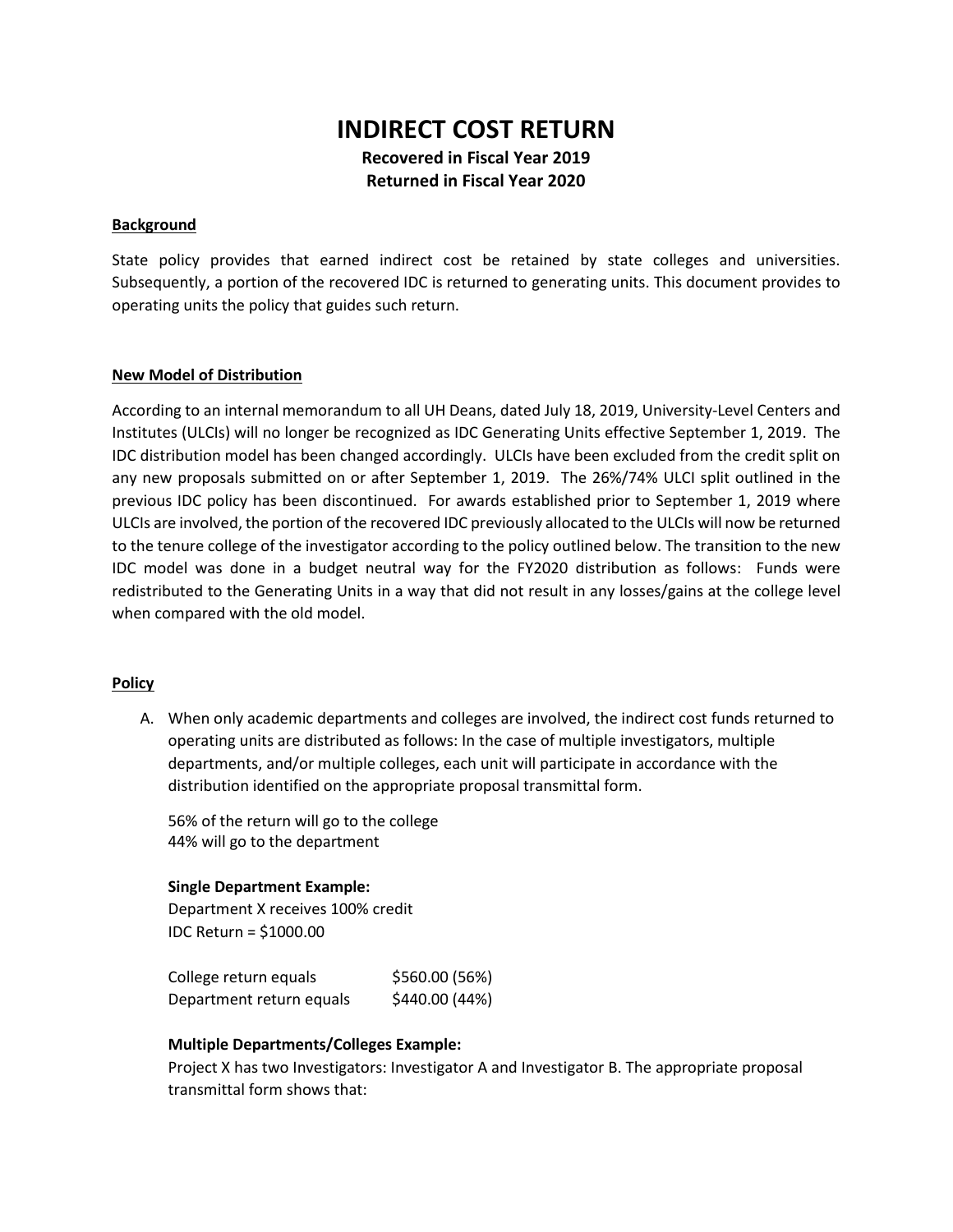Investigator A from Department M in College N has 60% credit Investigator B from Department P in College Q has 40% credit. Investigator A is listed as the Primary Investigator. *Please note: The primary flag does not have any impact on the calculation of the IDC return.*

#### IDC Return is \$200.00

| $$120.00$ (60% credit – Investigator A) |               | $$80.00$ (40% credit – Investigator B) |               |
|-----------------------------------------|---------------|----------------------------------------|---------------|
| College N return                        | \$67.20 (56%) | College Q return                       | \$44.80 (56%) |
| Department M return \$52.80 (44%)       |               | Department P return                    | \$35.20 (44%) |

B. When a University Level Center or Institute (ULCI) is involved the indirect cost funds returned to operating units are distributed as follows: Where an IDC Credit is attributed to a ULCI, the ULCI or the Division of Research does not receive any return. In this case 100% of the calculated return is given to the tenure college of the Investigator.

#### **Single ULCI Investigator Example:**

Project X has Investigator A and 100% IDC is attributed to ULCI-Z. Investigator A's tenure college is College C.

> IDC Return is \$200.00 100% credit – ULCI-Z/Investigator A

| College C return | \$200.00 (100%) |
|------------------|-----------------|
| ULCI-Z return    | $$0(0\%)$       |

# **Multiple Departments/Colleges/ULCI Example:**

Project X has two Investigators: Investigator A and Investigator B. The appropriate proposal transmittal form shows that:

Investigator A from ULCI-Z has 60% credit Investigator B from Department P in College Q has 40% credit. Investigator A is listed as the Primary Investigator and their tenure college is College M.

#### The IDC return is 200.00

| $$120.00$ (60% credit – Investigator A) |                 | $$80.00$ (40% credit – Investigator B) |               |
|-----------------------------------------|-----------------|----------------------------------------|---------------|
| College M return                        | \$120.00 (100%) | College Q return                       | \$44.80 (56%) |
| ULCI-Z return                           | $$0.00(0\%)$    | Department P return                    | \$35.20 (44%) |